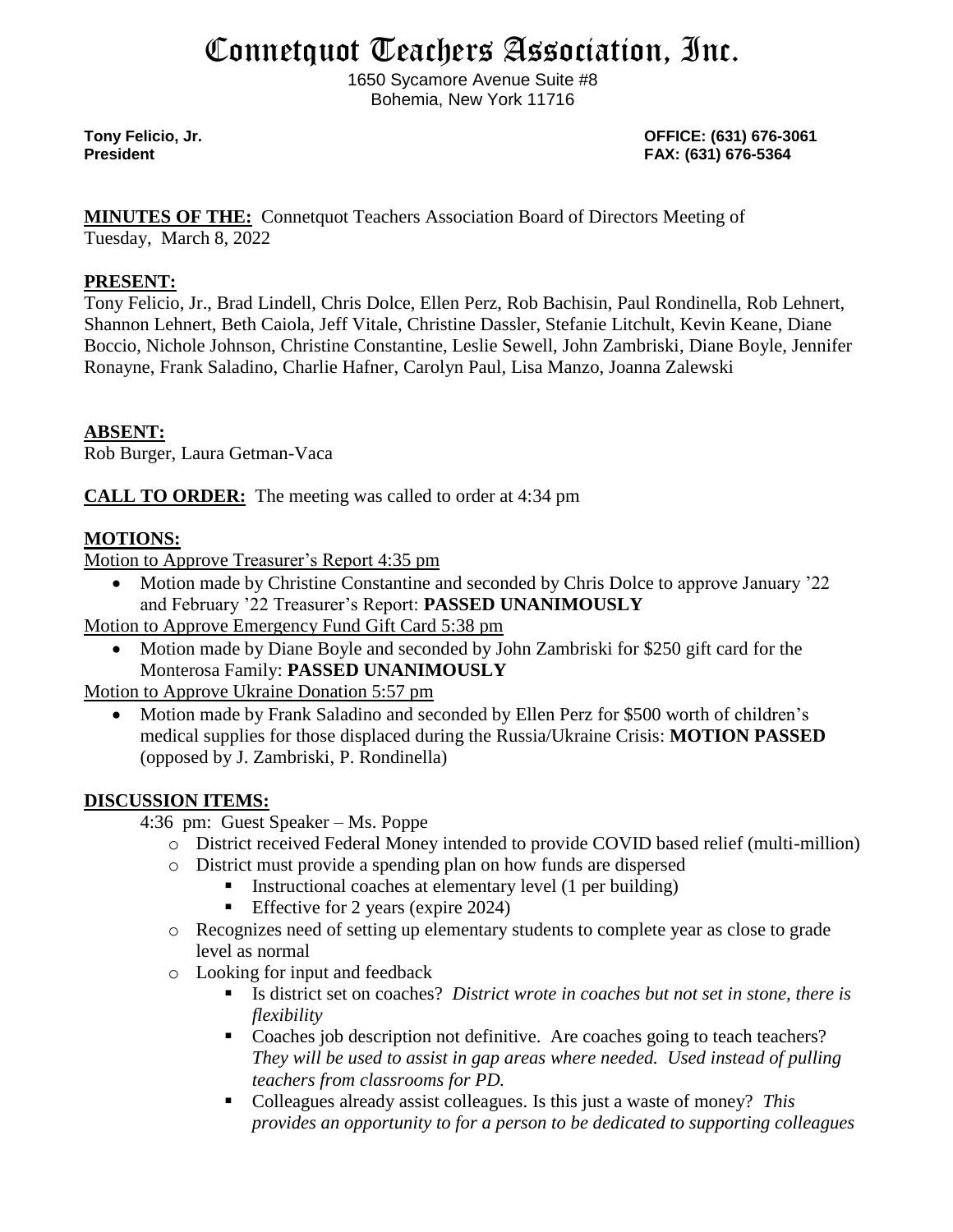- Is it optional or is it scheduled for teachers? *Flexibility is inherent in the role*
- Can there potentially be repercussions for a teacher requesting assistance? *Coaches are part of the building staff. Interaction would remain confidential, purely supportive of the teacher, (Viewed as an inside person helping with the work).*
- Teachers have been overwhelmed for two years. Is it possible to hire extra teachers for two years instead? Behavior issues and time-factor are the biggest issue. (Most feel extra bodies in the classroom would be most productive, especially reading teachers). *Recognizes the need for RTI in buildings. Reading teachers have been hired in the past under the grant.*
- What if no one goes to coaches? *Ideally coach would be someone from building*, *not an outsider.*
- Fear that with child pull outs, middle child becomes at risk. Can funds be used to rehire? *Can be used but salary is not a regular paid teacher's salary. Conversation is shifting towards rebranding teacher assistant, keeping people intact in building.*
- If it is successful, can we continue past 2024? *Can only guarantee two years but goal is to find a way to fund it further.*
- o Looking to start in September. Reps should poll their building for interested candidates to join a committee and forward names over to Tony, who will email Ms. Poppe
- o MS Principals skill building workshop opportunities after school through SCOPE (in person, HS during weekends, MS during week) for skills in ELA and Mathematics. Currently student enrollment is low. Provides an additional learning opportunity for students
- $\circ$  Looking to restart the CQuest program (G&T). Provides an opportunity to reimagine program. There is an external interest in restarting CQuest. Committee later this month.

## COMMITTEES:

- 5:30 pm: District Health and Safety Committee
	- o Nothing to report, HS guidance relocation to library anticipates challenges
- 5:32 pm: Political Action
	- o Committee 100 virtual this year, Jeff is awaiting schedule
	- o CTA endorses Sarah Smith running for the board, spoke very highly of Connetquot teachers, how teachers and community helped her during difficult times in life. Background in social work.
- 5:36 pm: Public Relations
	- o Retirement party June 21, 2022 at Lombardi's on the Bay
	- o Honoring retirees from this year as well as past two years
	- o First eligible incentive not offered this year to those past first eligible
- 5:37 pm: Emergency Fund
	- o Bosti collecting money for burial (\$1500) for Monterosa Family
- 5:40 pm: Technology
	- o Meeting with Alise Pulliam: Trying to rollout cloud so print from chromebook to copy machines. Trial in Ronkonkoma. Classroom printers cannot be wireless.
	- $\circ$  Ed Law 2D (Protects student data). Bring up to members in every building that law is to safe guard student data. Connetquot Website (technology link) contains sites that are approved and not approved. (Quizlet blocked due to misuse.) Classlink also contains list.
	- o Diane Boccia & Diane Boyle have new installed Smartboard, but it's an old board. Tech is aware.